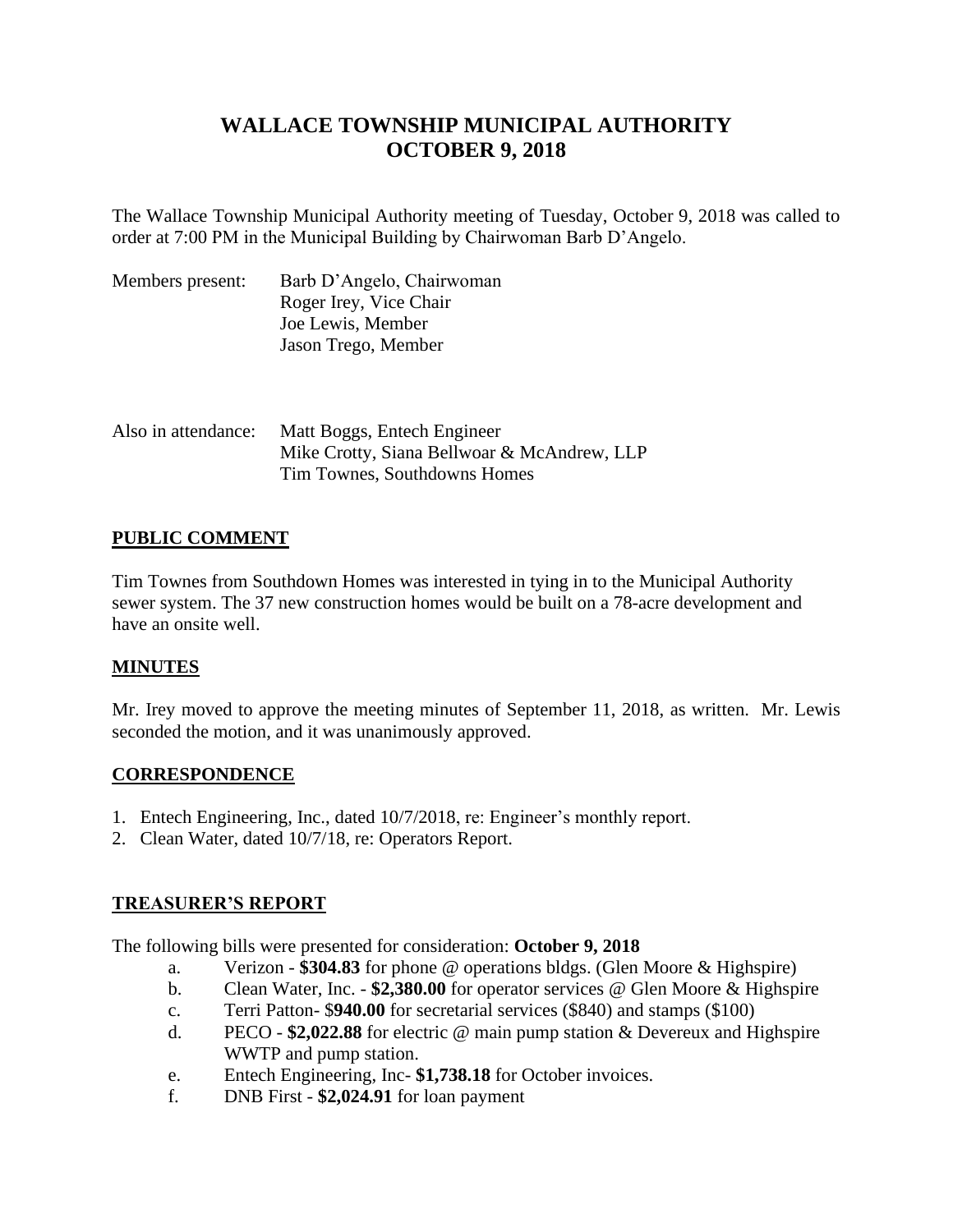- g. Analytical Laboratory **\$232.80** for lab testing (Glenmoore & Highspire)
- h. A.J. Blosenski- **\$254.62** for trash removal.
- i. J. Lewis **\$1,692.50** for cleaning Highspire (\$350), Cleaning Glenmoore (\$200), Spray fields (\$867.500 and purchase of 6 riser pumps (\$275)
- j. Ink's Disposal Services- **\$920.00** for cleaning main & Devereux pump stations
- k. Ralph Hannun**-\$325.00** for trimming.
- l. PreDoc **\$572.00** for 71 Park Lane (\$432) and 19 McConnell (\$140)
- m. Pipe Express- \$896.66 for pvc piping.
- n. Deckman Electric- \$428.00 for 30ft cord.
- o. Site Specific- **\$14,703.69** for 4 new pumps and new pump at 151 Indiantown Rd.
- p. Postmaster**-\$100.00** for 2 rolls off stamps.
- q. Siana Bellwoar & McAndrew, LLP- **\$902.50** for legal fees.
- r. USA Bluebook- **\$52.90** for stainless steel nipples.
- s. W.G. Malden**-\$53.50** for 12in Honeywell.

### **TOTAL: 30,544.97**

Mr. Irey moved to approve invoices "a" through "s" above for the month of October, as presented. Ms. D'Angelo seconded the motion, and it was unanimously approved. Mr. Lewis recused himself from item "i".

#### **FINANCIAL STATEMENTS**-

Balance Sheet, Budget vs Actual Glenmoore & Highspire and Profit & Loss.

Mr. Irey moved to approve the financial statements above for the month of October, as presented. Mr. Lewis seconded the motion, and it was unanimously approved.

### **OPERATORS REPORT**

#### Glenmoore WWTP

- a. Damage to the fields were done while removing the bales.
- b. Larry Hepner and DEP were onsite to discuss a plan to spray above permit limits.
- c. Generator was tested under load.
- d. Duplicate keys were made for the treatment building.

#### Highspire WWTP

- a. There were no emergency visits required.
- b. DEP did inspection, no issues were sited.
- c. Generator was tested under load.

#### **ENGINEER'S REPORT**

#### E-1 Grinder Pump Replacement-

There were two grinder pumps replaced in September and October. On September 13<sup>th</sup>, the grinder pump at 2081 Creek Road was retrofitted and on October 4<sup>th</sup> the grinder pump at 11 Marty Close Drive was retrofitted. Both of these pumps were on the priority list provided by Brian. Also, in September, the four new pumps ordered in September were delivered. Future replacements will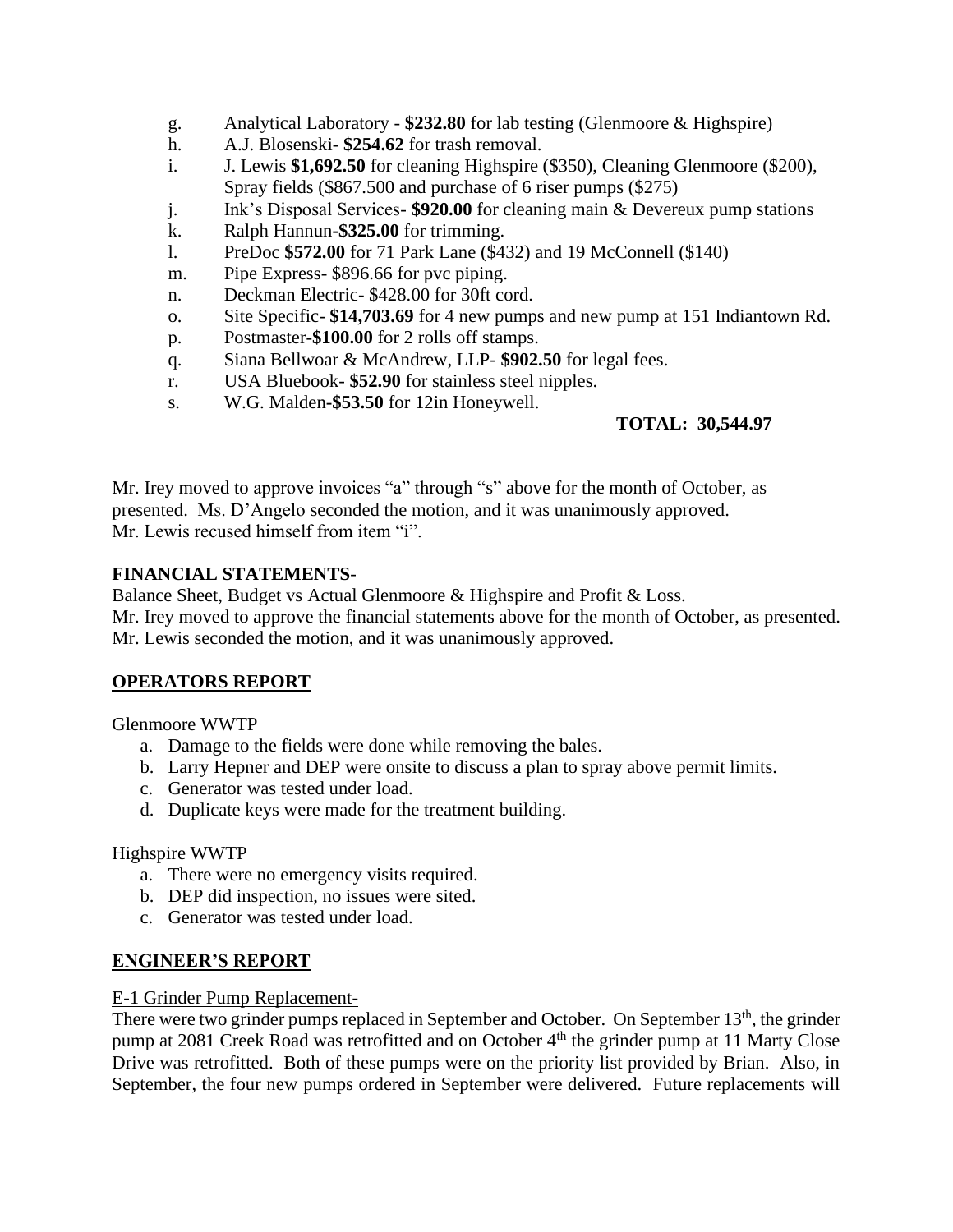be prioritized based on need. Grinder pump replacement will include critical pump replacements only until DCED Grant awards are known.

Highspire WWTP - A few site visits to the treatment plant were performed in September and October.

Glenmoore WWTP- A few site visits to the treatment plant were performed in September and October. A site visit by DEP occurred earlier in the day of the September Authority meeting. There were a few items that needed addressed based on the site meeting. Mr. Boggs with Joe Lewis and Steve met along the spray field the following day to review the items to correct and witness the existing conditions. Larry Hepner, the soil scientist that performs the annual report for the spray fields, was contacted and will be preparing a recommendation report. That is scheduled to be completed within the next two weeks.

*Mr. Boggs recommends new sprinklers and ball valves on all spray heads. Mr. Boggs will provide a shopping list and present it to the Authority for approval.*

#### Spring Mill Subdivision-

The sanitary sewer infrastructure is near completion for the subdivision. Inspection has been performed by Dan O'Connell from Castle Valley Consultants. The developer has requested their second escrow release.

Ms. D'Angelo moved to approve Completion and Authorization of Reduction and Release No. 2 in the amount of \$149, 912. Mr. Lewis seconded the motion, and it was unanimously approved.

#### DCED Grant Opportunities-

On September 18<sup>th</sup>, the DCED announced the winners for the grants, and the WTMA was awarded \$56,500 in grants. This is a partial amount of what was in the application. Ms. D'Angelo motioned to execute the September 24, 2018 Commonwealth Financing Authority Small Water Sewer program totaling \$56,500. Mr. Irey seconded the motion, and it was unanimously approved.

*Mr. Crotty reviewed the letter before the authority approved.*

### Highspire WWTP WQM Permit Renewal-

The existing Highspire Water Quality Management (WQM) Permit expires on April 30, 2019. Renewal application is due 180 days prior, which would be November  $1<sup>st</sup>$ , 2018. Entech has started both the permit application renewal and on the Comprehensive Groundwater Evaluation (CGE) which is also required.

#### Devereux Vacuum Soil Vapor Extraction-

Entech was contacted in October regarding a remediation project at Devereux for a chemical spill which occurred in the past. There will be a potential for between 1,500-2,500 gallons per day generated by the extraction process which is planned to be sent to the sanitary sewers. The Municipal Authority did not approve and requested for them to take offsite as it would be too complicated to haul away.